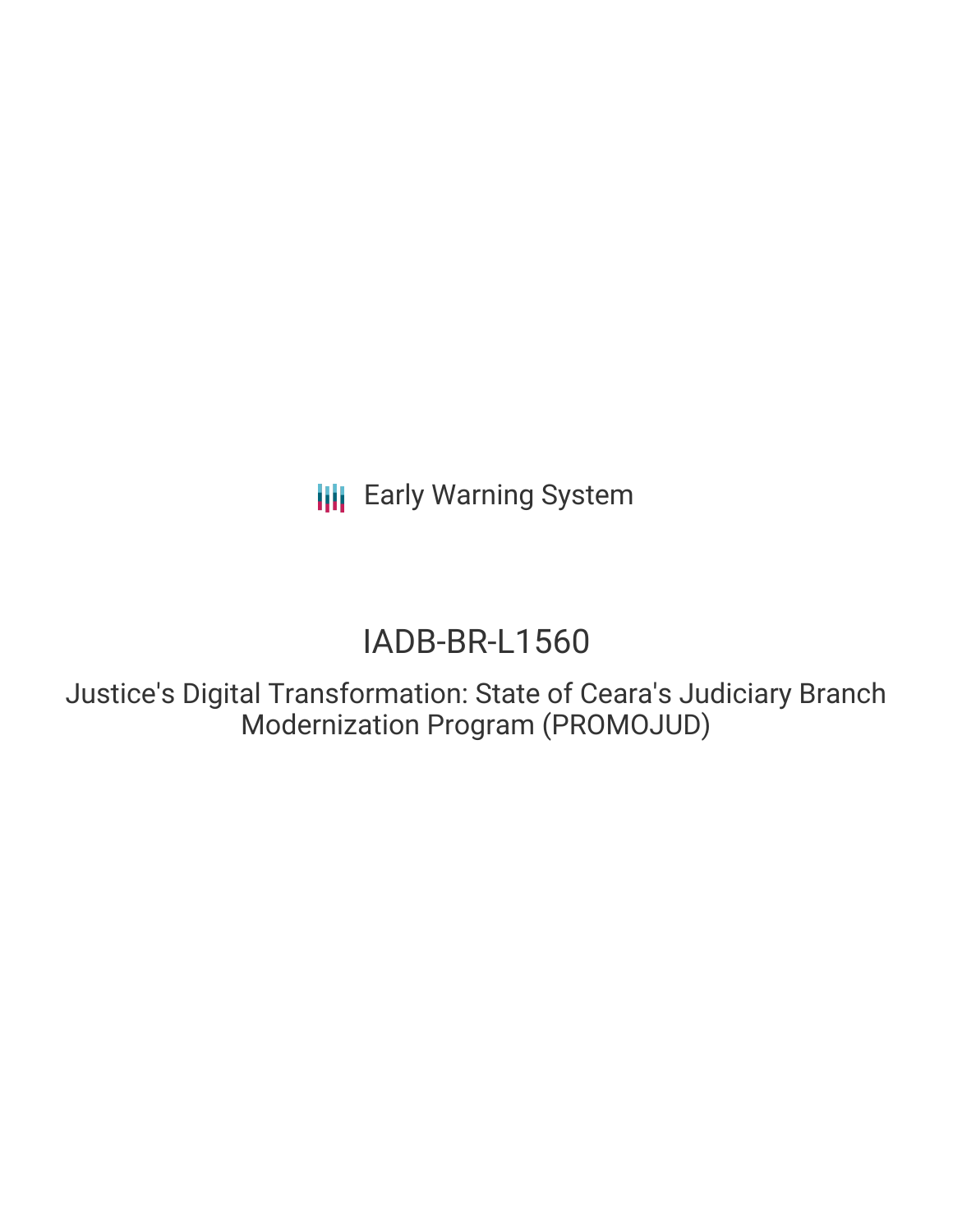

# Early Warning System

Justice's Digital Transformation: State of Ceara's Judiciary Branch Modernization Program (PROMOJUD)

### **Quick Facts**

| <b>Countries</b>               | <b>Brazil</b>                          |
|--------------------------------|----------------------------------------|
| <b>Specific Location</b>       | Ceara                                  |
| <b>Financial Institutions</b>  | Inter-American Development Bank (IADB) |
| <b>Status</b>                  | Proposed                               |
| <b>Bank Risk Rating</b>        | C                                      |
| <b>Borrower</b>                | Government of Brazil                   |
| <b>Sectors</b>                 | Communications, Law and Government     |
| <b>Investment Type(s)</b>      | Loan                                   |
| <b>Investment Amount (USD)</b> | $$28.00$ million                       |
| <b>Project Cost (USD)</b>      | \$35,00 million                        |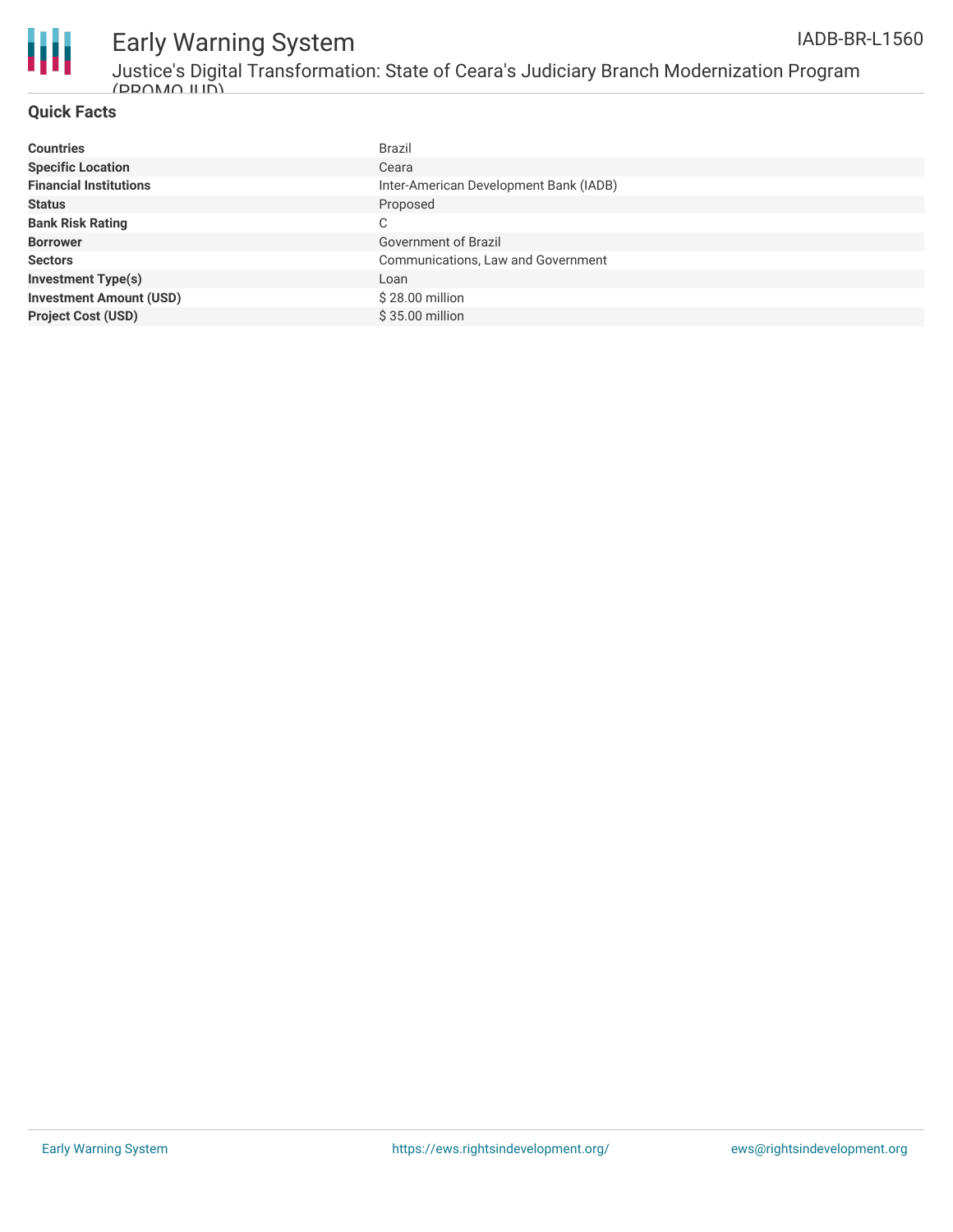

# Early Warning System Justice's Digital Transformation: State of Ceara's Judiciary Branch Modernization Program

### **Project Description**

 $(DDOMO UID)$ 

Modernize the State of Ceara's Judiciary Branch through strengthening its governance and management, and through digital transformation, as mechanisms to improve institutional performance and to enhance public service delivery both quantitatively and qualitatively.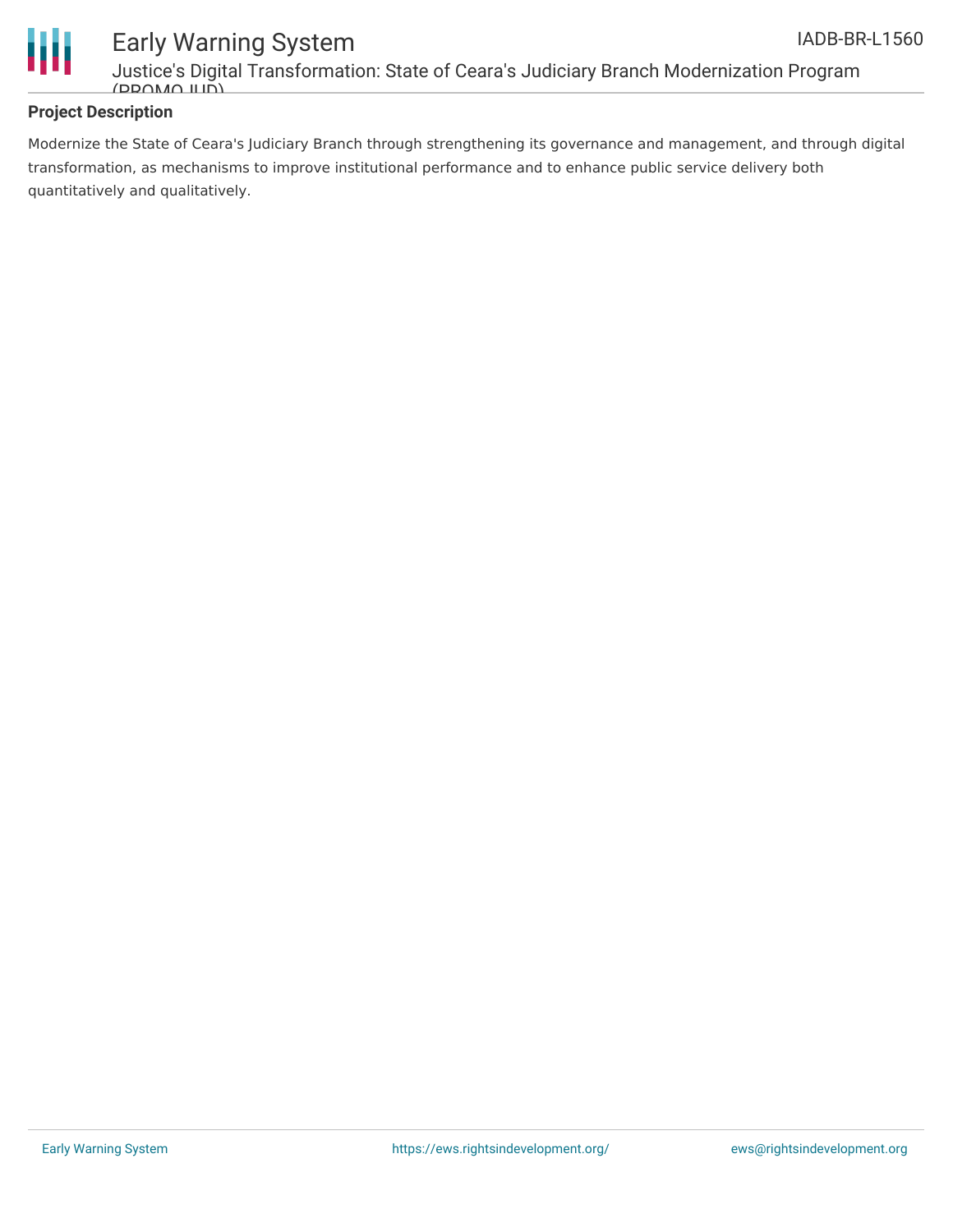

# Early Warning System

Justice's Digital Transformation: State of Ceara's Judiciary Branch Modernization Program  $(DDOMO UID)$ 

## **Investment Description**

• Inter-American Development Bank (IADB)

The country's counterpart ammount to USD 7,000,000.00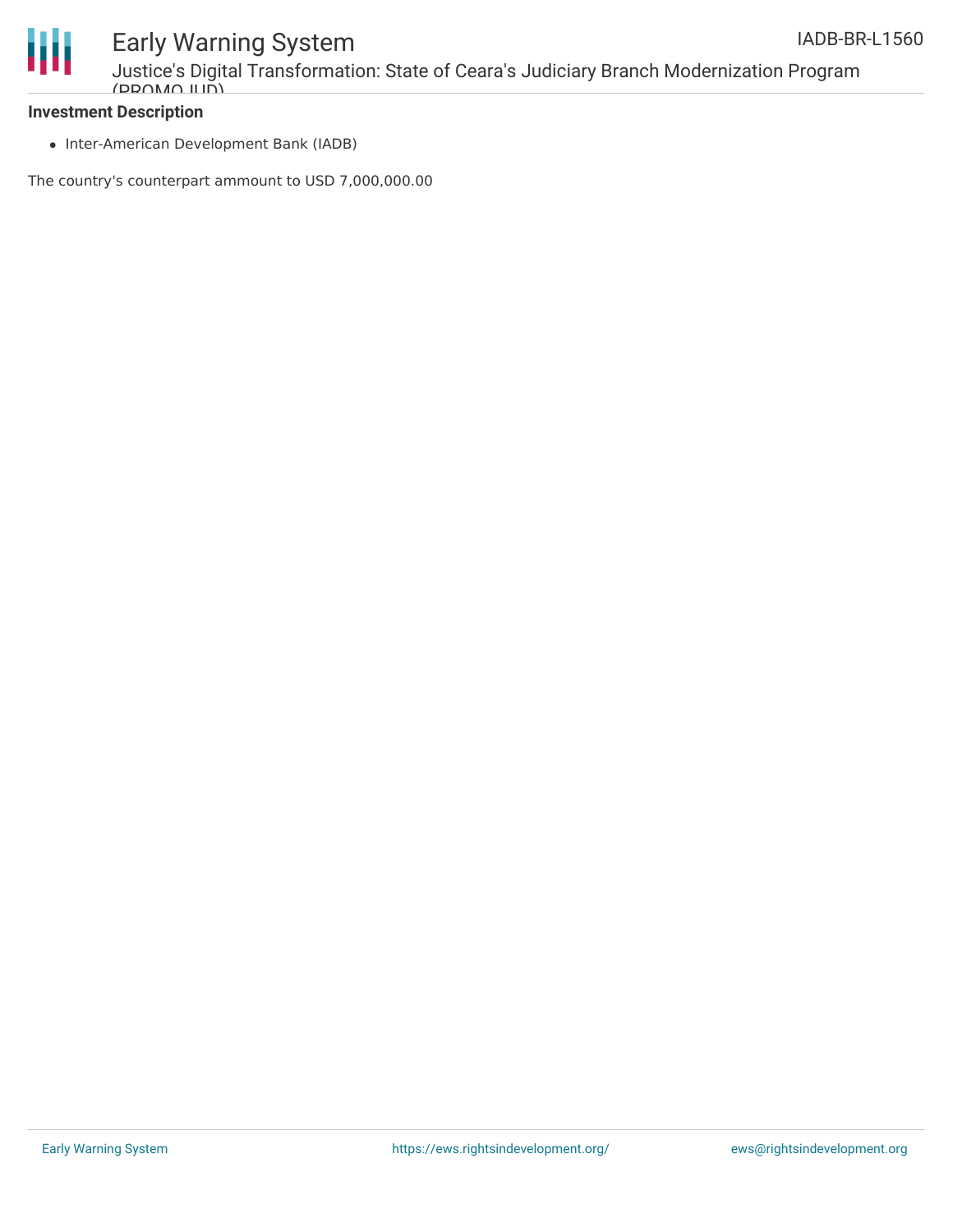

### **Contact Information**

#### ACCOUNTABILITY MECHANISM OF IADB

The Independent Consultation and Investigation Mechanism (MICI) is the independent complaint mechanism and fact-finding body for people who have been or are likely to be adversely affected by an Inter-American Development Bank (IDB) or Inter-American Investment Corporation (IIC)-funded project. If you submit a complaint to MICI, they may assist you in addressing the problems you raised through a dispute-resolution process with those implementing the project and/or through an investigation to assess whether the IDB or IIC is following its own policies for preventing or mitigating harm to people or the environment. You can submit a complaint by sending an email to MICI@iadb.org. You can learn more about the MICI and how to file a complaint at http://www.iadb.org/en/mici/mici,1752.html (in English) or http://www.iadb.org/es/mici/mici,1752.html (Spanish).